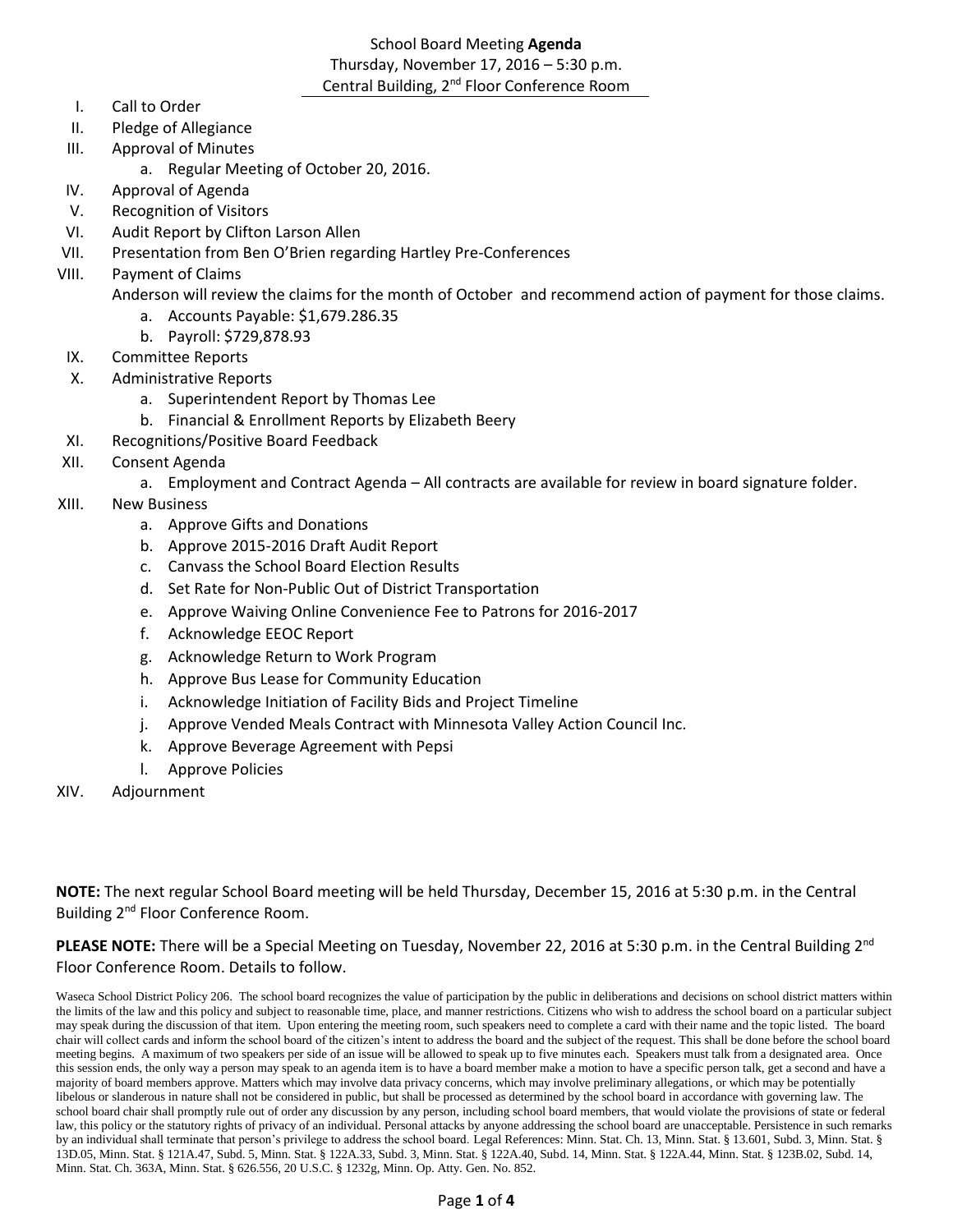#### Consent Agenda

# **a. Employment and Contract Agenda**

- 1. Leave Requests: Meghan Selvik, HA LD Teacher;
- 2. Resignations: Jennifer Hayes Willingham, HS Paraprofessional;
- 3. Retirements: Todd Hovda, JHSH Special Education Teacher;
- 4. Non-Renewal: Tanya Moses, Probationary Special Education Paraprofessional;
- 5. Contract Approvals:
	- a. Certified: Howard VanOtterloo, Credit Recovery Proctor Teacher;
	- b. Non-Certified: Maria Cole, HA Special Education Paraprofessional; Marnee Lamont, Interim School Age Care Supervisor; Lori Wadekamper, ECSE Paraprofessional; Macy Whiteside, Interim Community Education Director;
	- c. Sixth Assignments: Jolene Brody (1); Mary Opsahl (1);
	- d. Extracurricular: Kyle Collins, Head Hockey Coach; Joan Conway, Girls Head Basketball Coach; Zach Hall, Head Wrestling Coach; John Hanson, Law Team Advisor; Jeremy Hegg, Wing Music Arranger; Jake Janike, Assistant Wrestling Coach; Aaron Kanewischer, Girls B-Squad Basketball Coach; Heidi McCabe, Assistant Cross Country Coach; Tim McGroarty, 8th Grade Girls Basketball Coach, 8th Grade Boys Basketball Coach; Blaine Nelson, Junior High Wrestling Coach; Matt Potter, 9<sup>th</sup> Grade Girls Basketball Coach; Dan Sharpsteen, Assistant Girls Hockey Coach; Eric Teders, 7<sup>th</sup> Grade Girls Basketball Coach, 7 th Grade Boys Basketball Coach;
	- e. Other: Agreement with Owatonna Public Schools regarding Special Student Services; Agreement with South Central Human Relations Center regarding Mental Health Services (5);

#### New Business

#### **a. Approve Gifts and Donations**

We recommend that you approve the following gifts and donations:

- o Donation from Hyvee of School Supplies for Hartley, valuing at \$101.96;
- o Donation from St. Peter's WELCA of School Supplies for Hartley, valuing at \$100.00;
- o Donation from Steve Johnson of Garden Tilling (Spring & Fall) for Food Service, valuing at \$500.00;
- o Donation from Pantheon Computers of mouse pads & 7 cubicles for classrooms at Hartley, valuing at \$550;

Total value of gifts & donations: \$1,251.96

# **b. Approve 2015-2016 Draft Audit Report**

Approve 2015-2016 draft audit report. This will only be in draft form and will be emailed as soon as it's available. We recommend approval. The final drafts will be disbursed at the December meeting.

# **c. Approve Resolution Canvassing Returns of Votes of School District General Election**

We recommend approval.

# **d. Set Rate for Non-Public Out of District Transportation**

We recommend setting the reimbursement rate for 2016-2017 according to the following parameters: Transportation Aid Formula Allowance for the school year in which mileage is claimed is a maximum of \$632.04 for the first student. If multiple students attend the same non-public school, the maximum rate will be prorated to \$316.02 for the second student, and \$158.01 for the third student. The total FAMILY reimbursement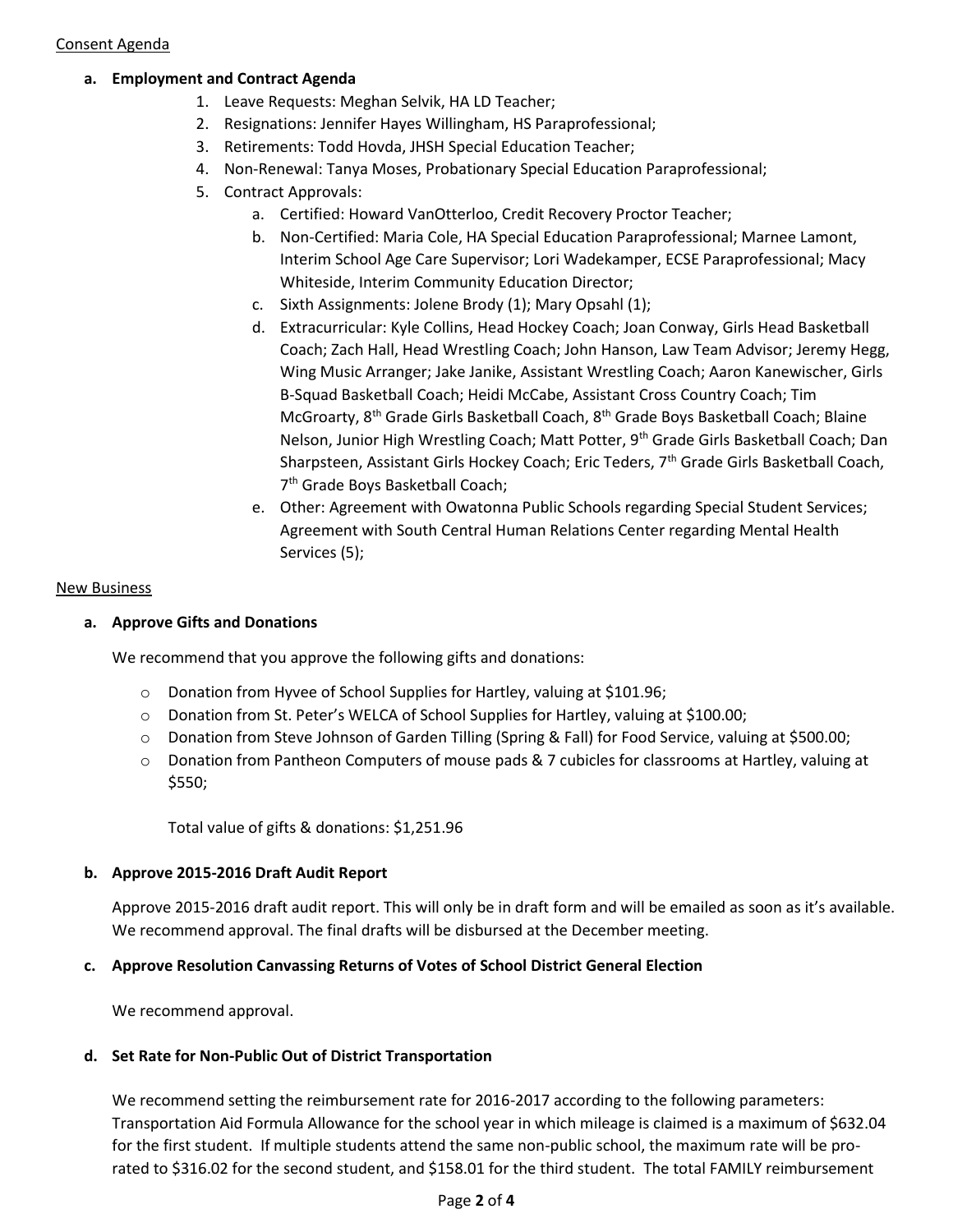for the 2016-2017 school year will not exceed the maximum allowance of \$1,106.07. The parent/guardian will be reimbursed the district mileage reimbursement rate (i.e. July-December 2016 is \$0.535/mile) each month. We recommend approval.

# **e. Approve Waiving Online Convenience Fee to Patrons for 2016-2017**

Beginning September, 2016 the district has been utilizing the Infinite Campus on-line payment option for food service and participation fees. We would like to take this year to evaluate whether or not to charge a convenience fee for patrons to offset the monthly fee the district is charged for this service. We would like to encourage patron usage and allow the district time to become comfortable with this system before recommending a fee, if necessary. We have discussed this with the board finance committee. We recommend approval.

# **f. Acknowledge Equal Employment Opportunity Commission (EEOC) Report**

This report does not require school board approval. We just want to notify the board members and public that we have submitted our 2016 survey. This survey will be available for review in the signature file. This report is completed every other year.

# **g. Acknowledge Implementation of Return to Work Program**

The District is working with our workman's compensation carrier to implement a Return to Work Program for employees that have been injured on the job and are capable of transitional work. Following is our "policy" statement. Denise Seberson is leading this initiative.

# **Policy Statement**

Waseca Independent School District #829 is committed to providing a safe and healthy working environment for all employees. As part of this commitment, we shall make every reasonable effort to provide suitable temporary employment to any employee unable to perform his or her job duties as a result of a workplace injury or illness. This may include a modification to the employee's original position or providing an alternative position, depending on the employee's medical restrictions, providing that this does not create an undue hardship to Waseca Independent School District #829. This program applies to all employees with work-related injuries and/or illnesses.

Only work that is considered meaningful and productive shall be considered for use in the Return To Work Program. Employees placed on a return to work plan will be expected to provide feedback in order to improve the program. All employees, regardless of injury or illness, will be considered for placement through the Return To Work Program.

# **h. Approve Bus Lease for Community Education**

We will email this once it is ready. We recommend approval.

- **i. Acknowledge Initiation of Facility Bids and Project Timeline**
- **j. Approve Vended Meals Contract with Minnesota Valley Action Council Inc.**